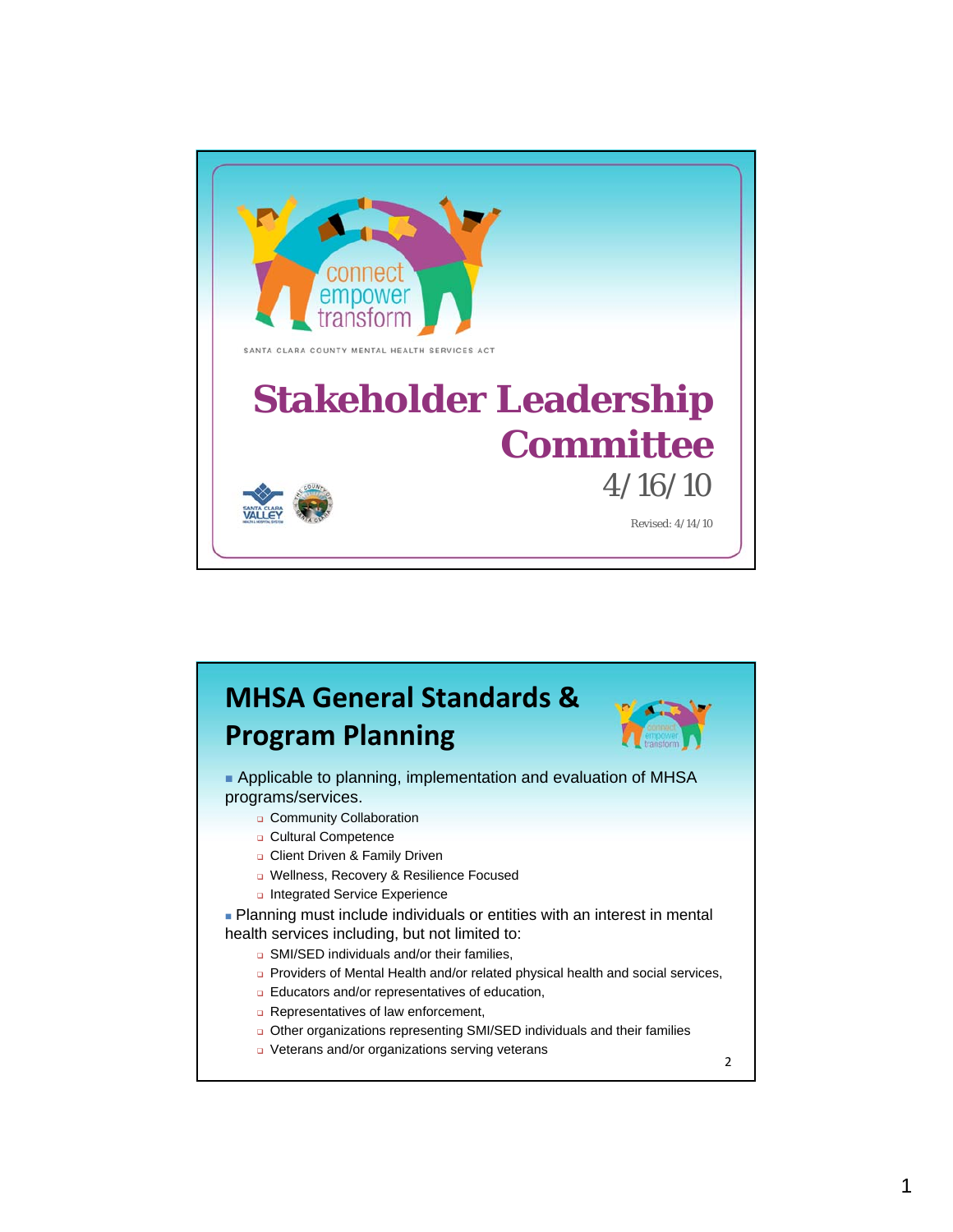### **Agenda & Handouts**



| Topic / Item                                           | <b>Left Side</b>                                                                                        | <b>Right Side</b>                                                             |
|--------------------------------------------------------|---------------------------------------------------------------------------------------------------------|-------------------------------------------------------------------------------|
| $1./2.$ Agenda &<br>Announcements                      |                                                                                                         | • Agenda<br>• Presentation Slides<br>• Common Acronyms<br>• 2/19 Mtg. Summary |
| 3. Initial Innovation Plan                             | • INN Plan Executive Summary                                                                            |                                                                               |
| 4. FY11 Annual Update                                  | • FY11 Annual Update Executive Summary<br>• CSS Plan Summary Documents<br>• TN Projects Progress Report |                                                                               |
| 5. PEI Statewide Projects,<br>& Joint Powers Authority |                                                                                                         |                                                                               |
| 6. PEI Prudent Reserve                                 |                                                                                                         |                                                                               |
| 7. Next Steps                                          |                                                                                                         |                                                                               |

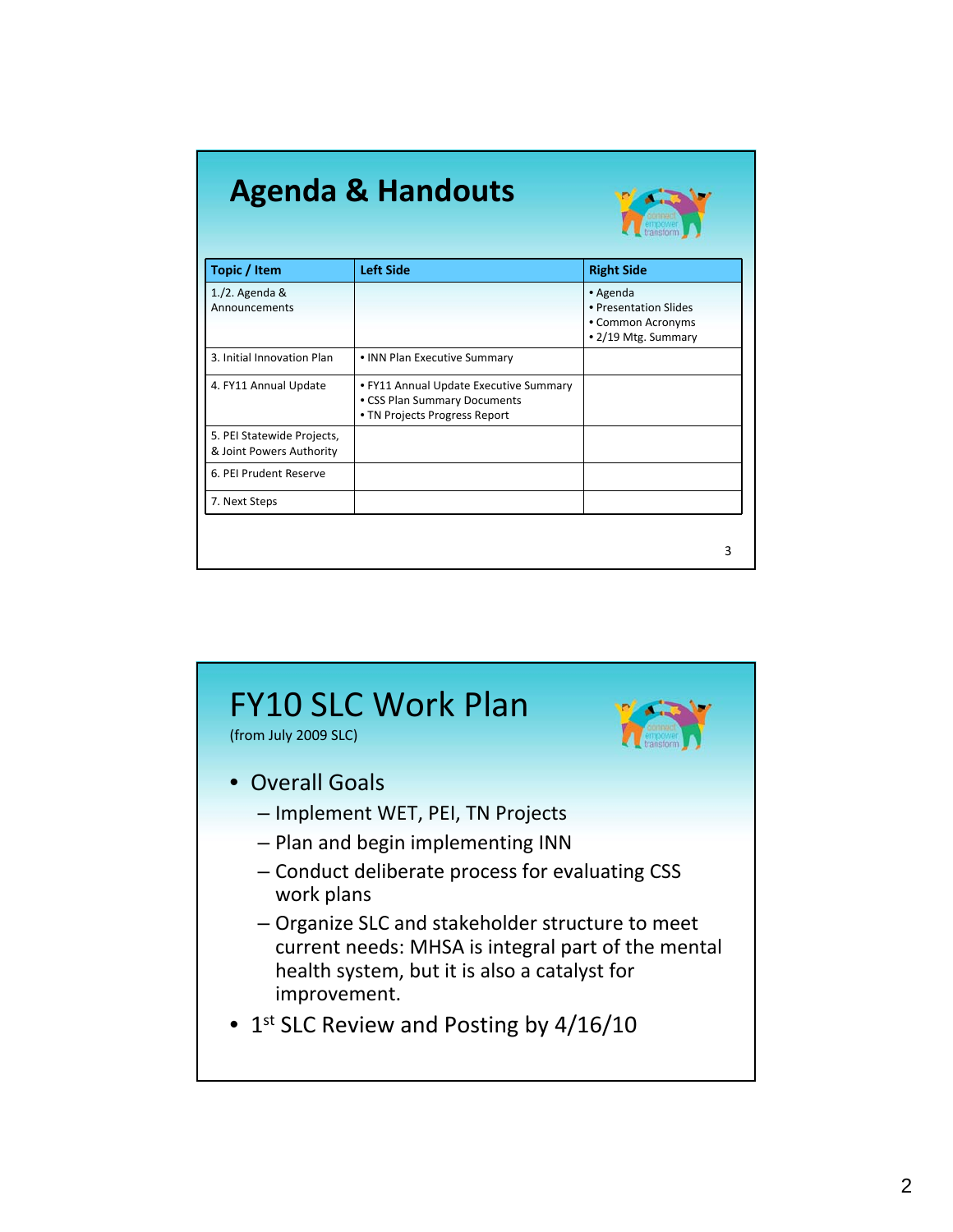| <b>MHSA Planning Snapshot</b>                                                                                                                                                   |                                                 |                                |                                     |                                        |                                      | transform  |            |            |
|---------------------------------------------------------------------------------------------------------------------------------------------------------------------------------|-------------------------------------------------|--------------------------------|-------------------------------------|----------------------------------------|--------------------------------------|------------|------------|------------|
|                                                                                                                                                                                 | 4/16                                            | 5/12                           | 5/16                                | 5/18                                   | 5/21                                 | 5/25       | 6/14       | 6/22       |
| 1) FY10-11<br><b>MHSA Annual</b><br>Update: CSS, PEI<br><b>WET &amp; TN</b><br><b>Projects</b><br>2) Initial INN Plan<br>3) Statewide<br>Projects<br>Supplemental<br>Assignment | 1 <sup>st</sup> SLC<br>Review<br>& Post<br>Plan | <b>HHC</b><br>Review<br>(5/12) | End 30-<br>Day<br>Public<br>Posting | <b>MHB</b><br><b>Public</b><br>Hearing | $2nd$ SLC<br><b>Review</b><br>& Vote |            | <b>MHB</b> | <b>BOS</b> |
| 4) PEI Funds to<br><b>Prudent Reserve</b>                                                                                                                                       |                                                 |                                |                                     |                                        |                                      | <b>BOS</b> |            |            |

## INN Work Plans

| <b>INN Work Plan</b>                          |                                                                    | Year 1      |  |
|-----------------------------------------------|--------------------------------------------------------------------|-------------|--|
| 1.                                            | Early Childhood Universal Screening                                | \$250,000   |  |
| 2.                                            | Peer-Run TAY Inn                                                   | \$400,000   |  |
| 3.                                            | Adults with Co-Occurring MH Disorders & Developmental Disabilities | \$135,000   |  |
| 4.                                            | Merging the Old with the New                                       | \$400,000   |  |
| 5.                                            | Multi-Cultural Center                                              | \$500,000   |  |
| 6.                                            | Transitional MH Services to Newly Released Inmates                 | \$400,000   |  |
| 7.                                            | Mental Health & Law Enforcement Post-Crisis Intervention           |             |  |
| 8.                                            | Interactive Video Scenarios Training                               |             |  |
| Sub-Total                                     |                                                                    | \$2,760,000 |  |
| <b>Administration + 10% Operating Reserve</b> |                                                                    | \$582,360   |  |
| <b>Component Total for FY10-11</b>            |                                                                    | \$3,342,360 |  |
|                                               |                                                                    |             |  |

XX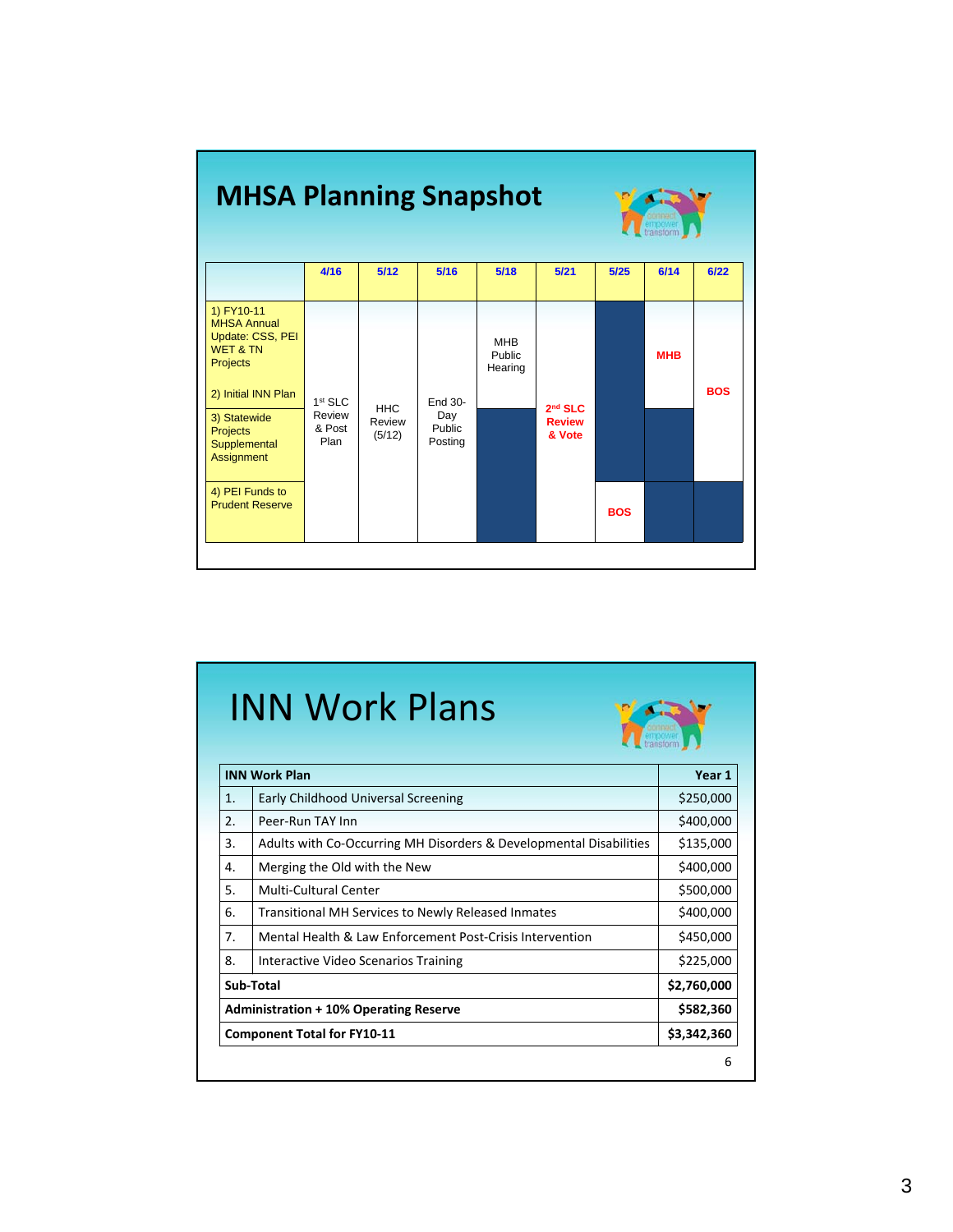## MHSA Funding



7

#### *Funding Allocations from DMH Only*

|                                                                                                 | FY08-09 | FY09-10 | FY10-11 | FY11-12* | FY12-13* |  |
|-------------------------------------------------------------------------------------------------|---------|---------|---------|----------|----------|--|
| <b>CSS</b>                                                                                      | \$28.8  | \$40.7  | \$35.5  | \$25.0   | \$21.1   |  |
| PEI                                                                                             | \$11.4  | \$16.1  | \$10.6  | \$6.7    | \$5.7    |  |
| <b>INN</b>                                                                                      | \$3.3   | \$3.3   | \$5.5   | \$1.7    | \$1.4    |  |
| Total                                                                                           | \$43.5  | \$60.1  | \$51.6  | \$33.4   | \$28.2   |  |
| Source: *Projections from Mental Health Finance Update (CMHDA All Directors Meeting - 12/10/09) |         |         |         |          |          |  |

Possible Sustainable Funding Levels:

• PEI: \$14M/year through FY12‐13

• INN: \$3.5M/year through FY12‐13

• CSS: TBD (\$43M allocated in FY09‐10)

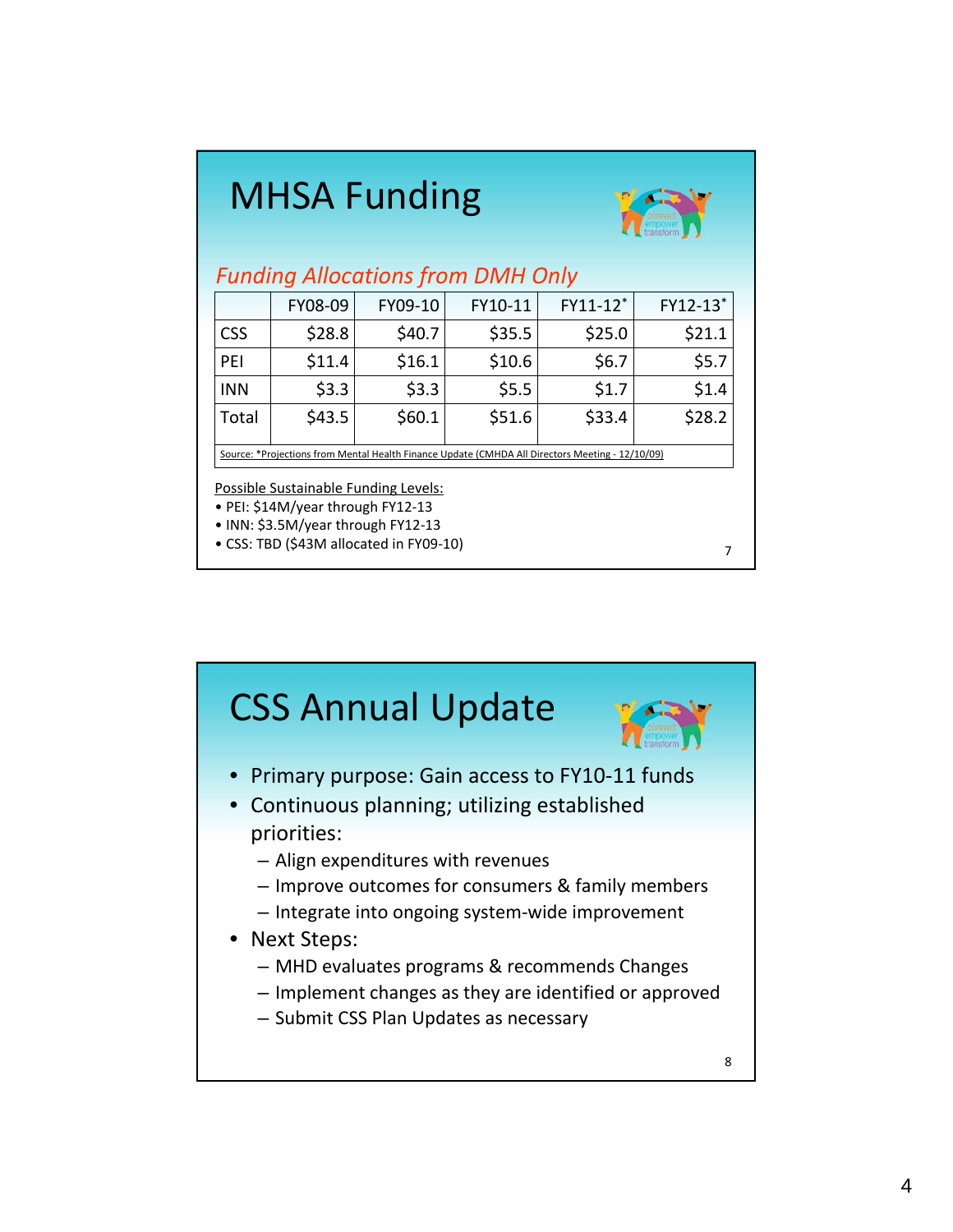| <b>CSS Annual Update (CONt.)</b><br>transform |                         |                    |  |
|-----------------------------------------------|-------------------------|--------------------|--|
| (Allocated)                                   | <b>FY09-10</b>          | <b>FY10-11</b>     |  |
|                                               | (Per Submission to DMH) | (As of April 2010) |  |
| <b>Total Expenditures</b>                     | \$52,752,519            | \$52,017,116       |  |
| <b>Less Non-CSS</b>                           | \$10,721,480            | \$10,941,246       |  |
| Revenues (est.)                               |                         |                    |  |
| <b>CSS Ongoing</b>                            | \$34,465,584            | \$36,443,528       |  |
| <b>CSS One-Time</b>                           | \$7,565,455             | \$4,632,342        |  |
| <b>Total CSS Funds</b>                        | \$42,031,039            | \$41,075,870       |  |

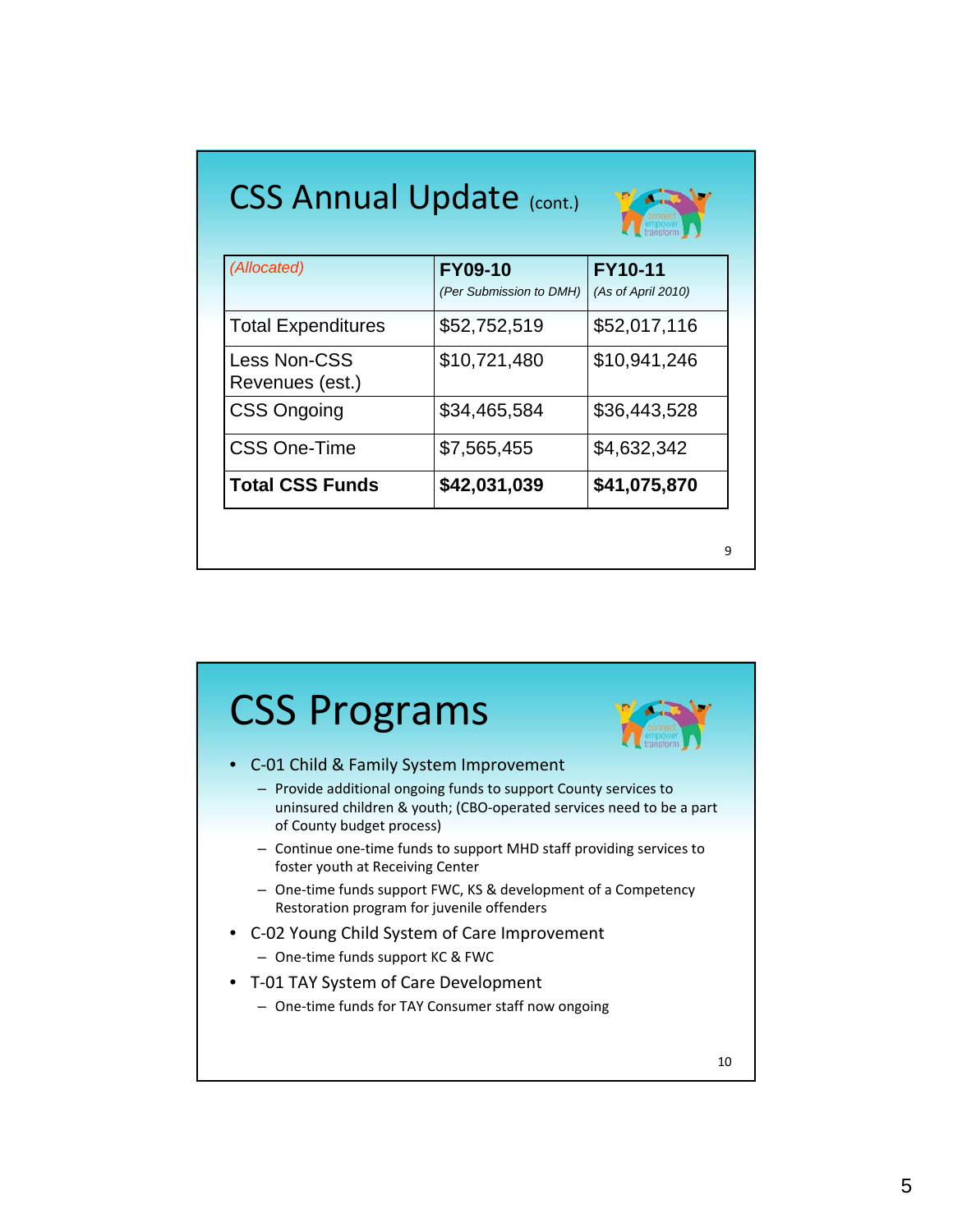



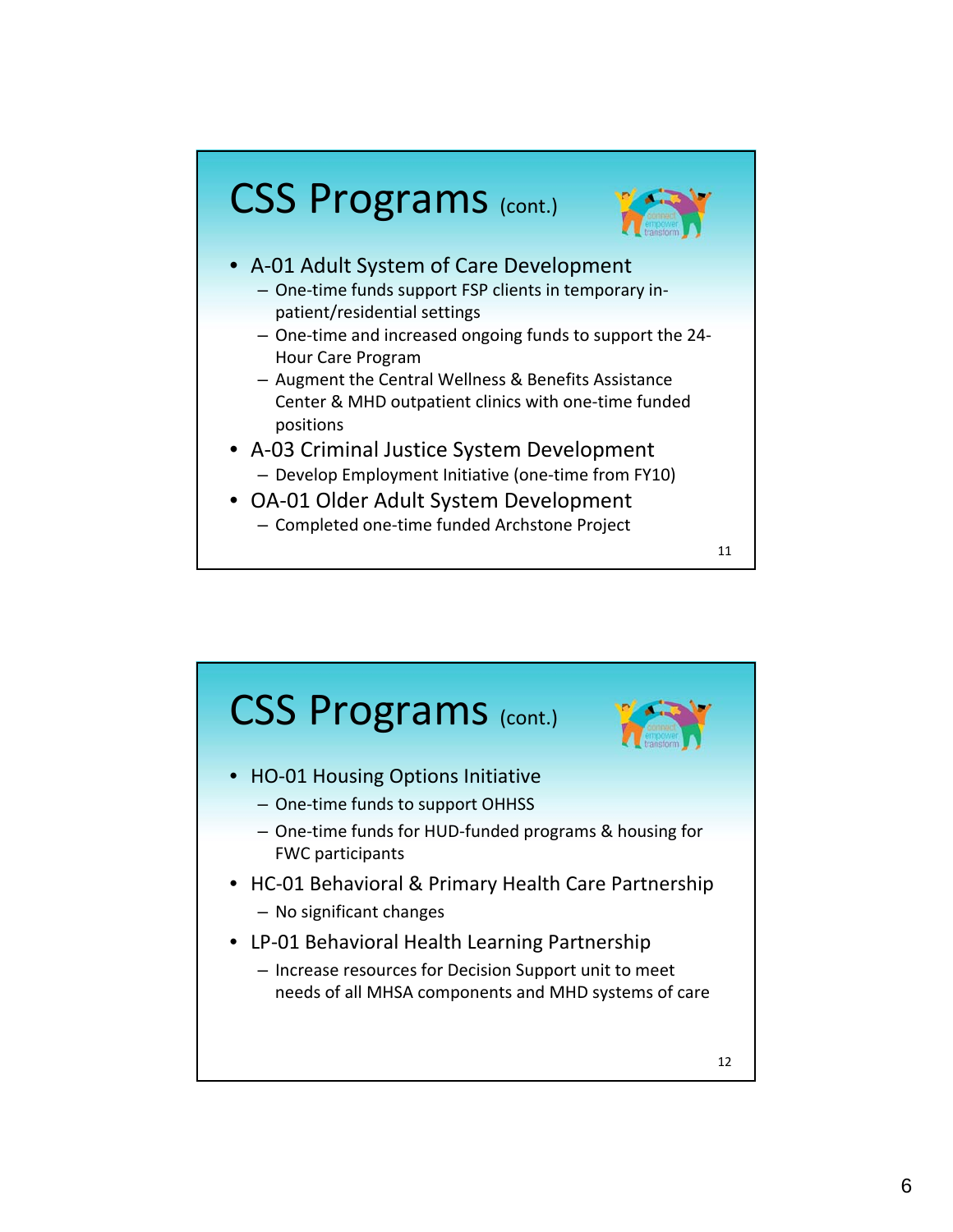## Activities that may Impact CSS



- Stakeholder input and refinement of implementation strategies for services to and by family members
- Program changes to Mental Health Urgent Care
- Further development of TAY & OA systems of care
- F&C Redesign completion and implementation
- Completion and implementation of redesigned services to Foster Youth
- Implementation of TN Projects and INN Programs
- Integration between MH & Primary Care

| <b>PEI Plan Overview</b><br>amounts in thousands                                                                                                                                                                                                                                                                                                                                              |                             |
|-----------------------------------------------------------------------------------------------------------------------------------------------------------------------------------------------------------------------------------------------------------------------------------------------------------------------------------------------------------------------------------------------|-----------------------------|
| <b>Community Engagement &amp; Capacity Building</b><br>1.<br>Strengthening Families & Children<br>2.<br>Reach Out & Read (\$135)                                                                                                                                                                                                                                                              | \$800<br>\$6,900            |
| Basic Parenting Support (Triple P Levels 1 and 2/3, \$400)<br>٠<br>In-Home Visitation (NFP, \$365)<br>$\bullet$<br>Investments in High Risk Areas (\$6,000)<br>٠<br>3. Early Onset Project (w/psychotic features)<br>Interventions of Adults & Older Adults<br>4.<br>El for Adults and Older Adults in HRAs (\$2,750)<br>٠<br>Gatekeepers for Older Adults (\$150)<br>El for Refugees (\$250) | \$1,350<br>\$3,150          |
| Sub-Total                                                                                                                                                                                                                                                                                                                                                                                     | \$12,200                    |
| Training, Technical Assistance & Capacity Building<br>Administration (10%)<br><b>Operating Reserve</b>                                                                                                                                                                                                                                                                                        | \$289<br>\$1,220<br>\$1,000 |
| TOTAL                                                                                                                                                                                                                                                                                                                                                                                         | \$14,079                    |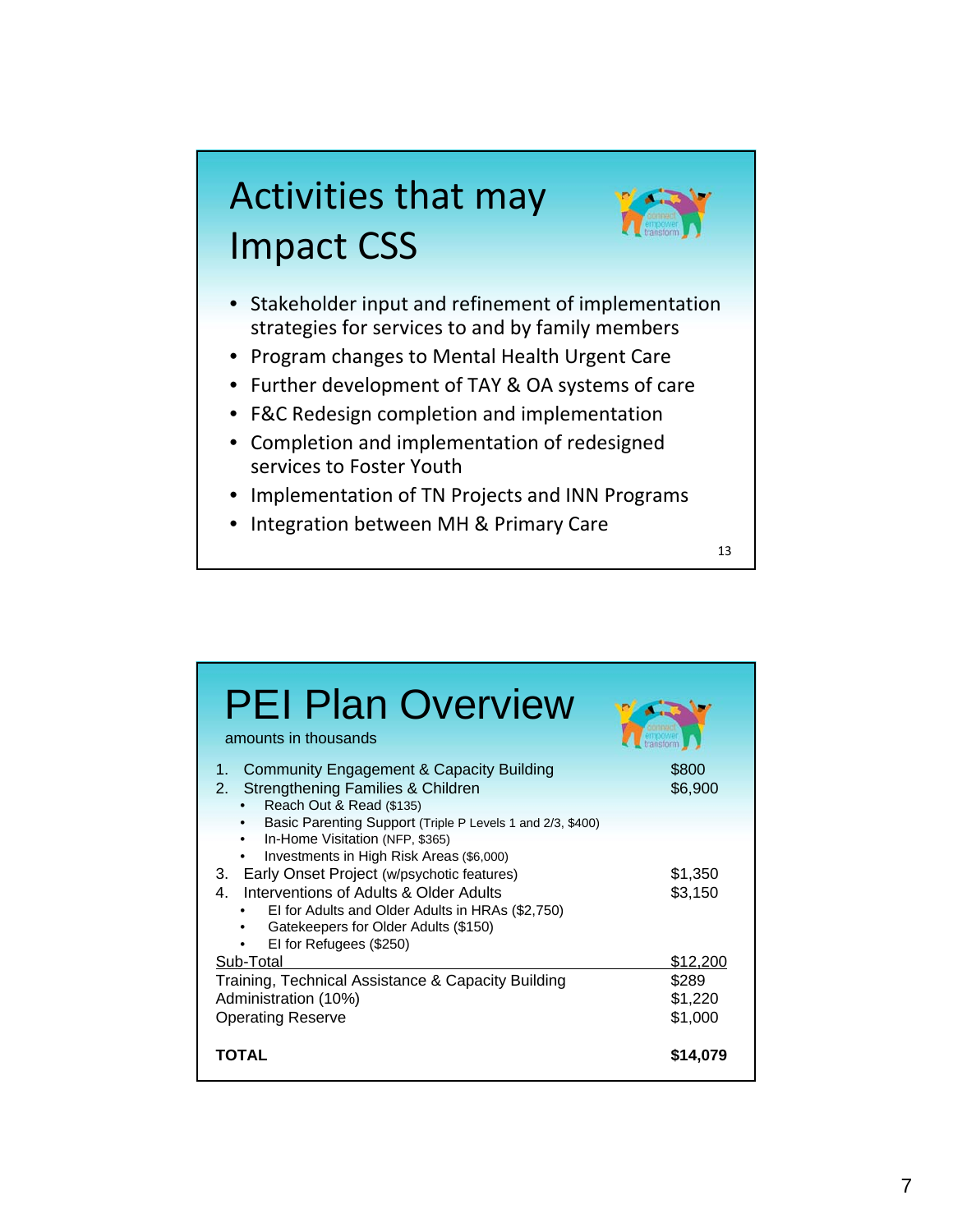# WET Plan Overview



|                | <b>WET Program</b>                                                                                            |             |
|----------------|---------------------------------------------------------------------------------------------------------------|-------------|
| $\mathbf{1}$ . | Workforce Education and Training Coordination                                                                 | \$253,414   |
| 2.             | Promising Practice-Based Training in Adult Recovery Principles &<br>Child, Adolescent & Family Service Models | \$1,075,577 |
| 3.             | Improved Services & Outreach to Unserved & Underserved                                                        | \$605,577   |
| 4.             | <b>Welcoming Consumers and Family Members</b>                                                                 | \$536,153   |
| 5.             | WET Collaboration with Key System Partners                                                                    | \$100,000   |
| 6.             | A Comprehensive Mental Health Career Pathway Model                                                            | \$181,153   |
| 7.             | Stipends and Incentives to Support Mental Health Career Pathway                                               | \$954,000   |
|                | Sub-Total                                                                                                     | \$3,705,874 |
|                | Administration                                                                                                | \$411,858   |
|                | <b>Component Total for FY10-11</b>                                                                            | \$4,117,732 |
|                |                                                                                                               | 15          |

| <b>TN Projects Overview</b>                 |                                               |  |  |  |
|---------------------------------------------|-----------------------------------------------|--|--|--|
| <b>TN Projects</b>                          | <b>Estimated Total</b><br><b>Project Cost</b> |  |  |  |
| <b>Full Electronic Health Record (EHR)</b>  | \$13,601,000                                  |  |  |  |
| Enterprise Data Warehouse (EDW)             | \$2,645,000                                   |  |  |  |
| Consumer Portal and Web-Site Redesign (WEB) | \$319,000                                     |  |  |  |
| <b>Consumer Learning Centers (CLC)</b>      | \$572,000                                     |  |  |  |
| Bed and Housing Information Exchange (BHX)  | \$200,000                                     |  |  |  |
| Total                                       | \$17,337,000                                  |  |  |  |
|                                             | 16                                            |  |  |  |